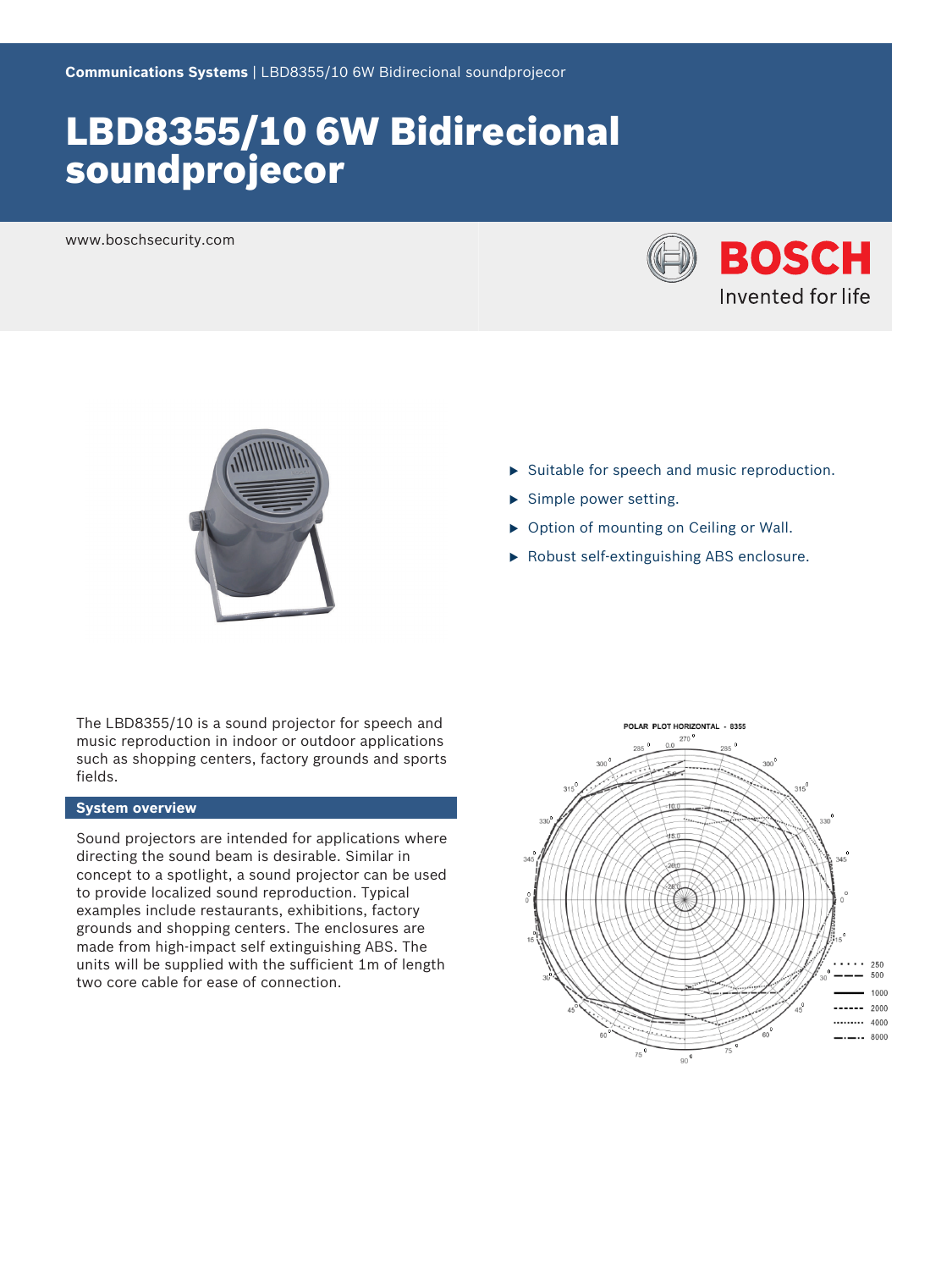



*All dimensions in mm*

| <b>Parts included</b> |  |
|-----------------------|--|
|                       |  |

### Quantity Components

1 LBD8355/10 Bidirecional Sound Projector



| Acoustical performance Specified per Octave |                        |           |                   |            |            |            |  |  |
|---------------------------------------------|------------------------|-----------|-------------------|------------|------------|------------|--|--|
|                                             | 250<br>Hz              | 500<br>Hz | 1000<br><b>Hz</b> | 2000<br>Hz | 4000<br>Hz | 8000<br>Hz |  |  |
| SPL1.1                                      | 94.2                   | 92.3      | 91.3              | 96.3       | 98.6       | 90.1       |  |  |
| <b>SPL</b><br>Max                           | 103.<br>$\mathfrak{D}$ | 101.<br>3 | 100.3             | 105.3      | 107.6      | 99.1       |  |  |
| Q<br>Factor                                 | 10.8                   | 10.7      | 11.1              | 12.3       | 14.0       | 16.7       |  |  |
| <b>Ffficien</b><br>CV<br>(in %)             | 1.7                    | 1.1       | 0.9               | 2.7        | 4.6        | 0.6        |  |  |
| Н.<br>Angle                                 | 180                    | 180       | 180               | 180        | 95         | 95         |  |  |
| V. Angle                                    | 180                    | 180       | 180               | 170        | 90         | 80         |  |  |

**Technical specifications**

## **Electrical**

| <b>Maximum Power</b>                                                | 8W                       |  |  |  |  |  |
|---------------------------------------------------------------------|--------------------------|--|--|--|--|--|
| <b>Rated Power</b>                                                  | 6W                       |  |  |  |  |  |
| Sound Pressure level<br>at $6 W / 1 W (1 KHz at 1m)$                | 100.3 dB / 91.3 dB (SPL) |  |  |  |  |  |
| Effective frequency range (-10<br>dB)                               | 150 Hz - 8kHz            |  |  |  |  |  |
| Opening Angle at 1 KHz / 4 KHz<br>$(-6 dB)$                         | $180^{\circ}/95^{\circ}$ |  |  |  |  |  |
| <b>Rated Voltage</b>                                                | 100V                     |  |  |  |  |  |
| Rated impedance                                                     | 1667 ohm                 |  |  |  |  |  |
| <b>Mechanical</b>                                                   |                          |  |  |  |  |  |
| Dimension (Diameter x Length)                                       | 154 x 200(in mm)         |  |  |  |  |  |
| Weight                                                              | $2.1$ kg                 |  |  |  |  |  |
| <b>Environmental</b>                                                |                          |  |  |  |  |  |
| Operating temperature                                               | $-25$ °C to $+55$ °C     |  |  |  |  |  |
| Storage temperature                                                 | $-40$ °C to $+70$ °C     |  |  |  |  |  |
|                                                                     |                          |  |  |  |  |  |
| <b>Ordering information</b>                                         |                          |  |  |  |  |  |
| $\blacksquare$ DD02E $\blacksquare$ 10 CM Didivasional coundnuaiosa |                          |  |  |  |  |  |

**LBD8355/10 6W Bidirecional soundprojecor** Order number **LBD8355/10**